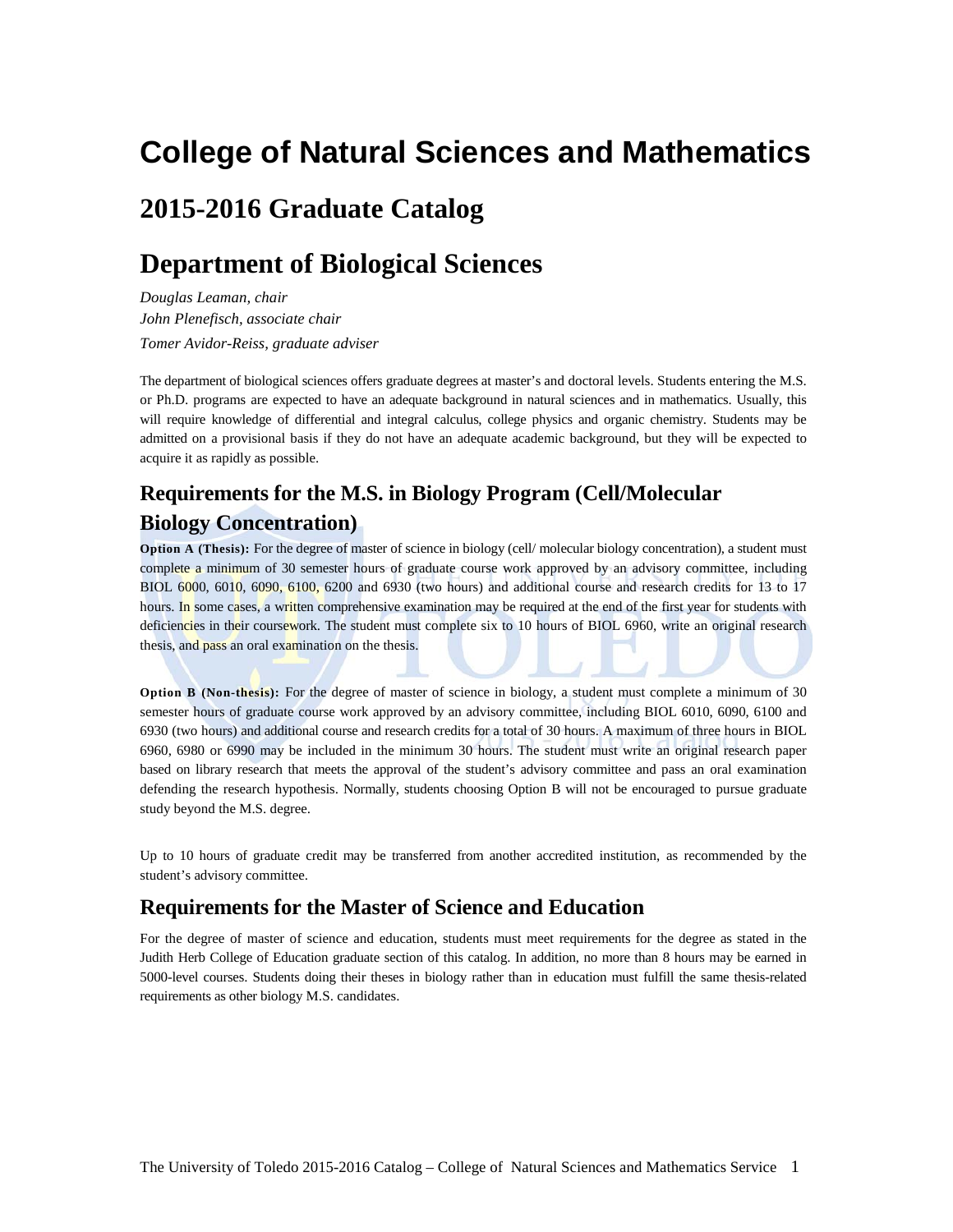# **Requirements for the Ph.D. in Biology Program (Cell/Molecular Biology Concentration)**

The doctoral degree in biology (cell/molecular biology concentration) is awarded to a student who has demonstrated mastery in the field of biology and a distinct and superior ability to make substantial contributions to the field. It is not awarded merely as a result of courses taken, nor for years spent in studying or research. The quality of work and the resourcefulness of the student must be such that the faculty can expect a continuing effort toward the advancement of knowledge and significant achievement in research and related activities.

In general, work for the Ph.D. takes five years of study beyond the bachelor's degree. A substantial portion of this time is spent in independent research leading to a dissertation. Up to 30 hours toward a master's degree may apply as part of the student's doctoral program. Normally 90 semester hours of study beyond the bachelor's degree are required for the Ph.D.

Each student must complete an individualized program of study in the area of cell/molecular biology approved by the student's advisory committee and the department. This course of study must include BIOL 8000, 8010, 8090, 8100 8200 and 8930 (three hours) and additional course and research credits to attain the minimum number of semester hours. Ph.D. candidates must pass a written and oral qualifying examination in the spring of their second year of the program and a final oral dissertation defense examination.

Courses numbered at the 5000 and 6000 levels are intended primarily for students at the master's level. Courses numbered at the 7000 and 8000 levels are intended primarily for students at the post-master's (students with a master's degree, or with more than 34 graduate credit hours) and doctoral levels. Courses carrying a dual listing (numbered at both 5000/7000 or 6000/8000 levels) are available to students at both levels. In these cases, there may be substantive differences in the course requirements for students registered at the advanced level. н

The department considers experience in teaching to be a vital and significant component of graduate education. Therefore, all graduate students in the Ph.D. program are required to complete at least one semester of formal teaching experience. M.S. students also are expected to acquire teaching experience as part of their graduate programs.

 $\perp$   $\perp$ 

# **Department of Chemistry and Biochemistry**

*Jon R. Kirchhoff, chair Cora Lind-Kovacs, associate chair Don R. Ronning, director of graduate studies*

## **The Master's Program**

The master's program in chemistry increases the professional competence of the chemist beyond the bachelor's degree. Course work, independent research and small group discussions are emphasized to achieve this goal. The master of science degree can be viewed as an important professional goal or as preparation for study toward the doctoral degree. A non-thesis M.S. option is available for students with full-time employment whose current work responsibilities preclude the possibility of conducting the requisite research for the thesis-based M.S. degree. Schoolteachers, nontraditional students, and employees of local industry who want to earn an M.S. degree for promotions and/or to meet eligibility requirements for teaching positions at regional community colleges may wish to pursue this option. A Professional Science Master's in Green Chemistry and Engineering option is available for students who want to concentrate their M.S. studies on green chemistry principles and incorporate aspects of green engineering, business, and other professional skills into their M.S. degree in chemistry. The PSM option is intended for students seeking jobs in industry, selected government agencies, or non-governmental organizations that require skills beyond those obtained in a traditional chemistry curriculum. The PSM track in Green Chemistry and Engineering is not a research-based M.S. degree.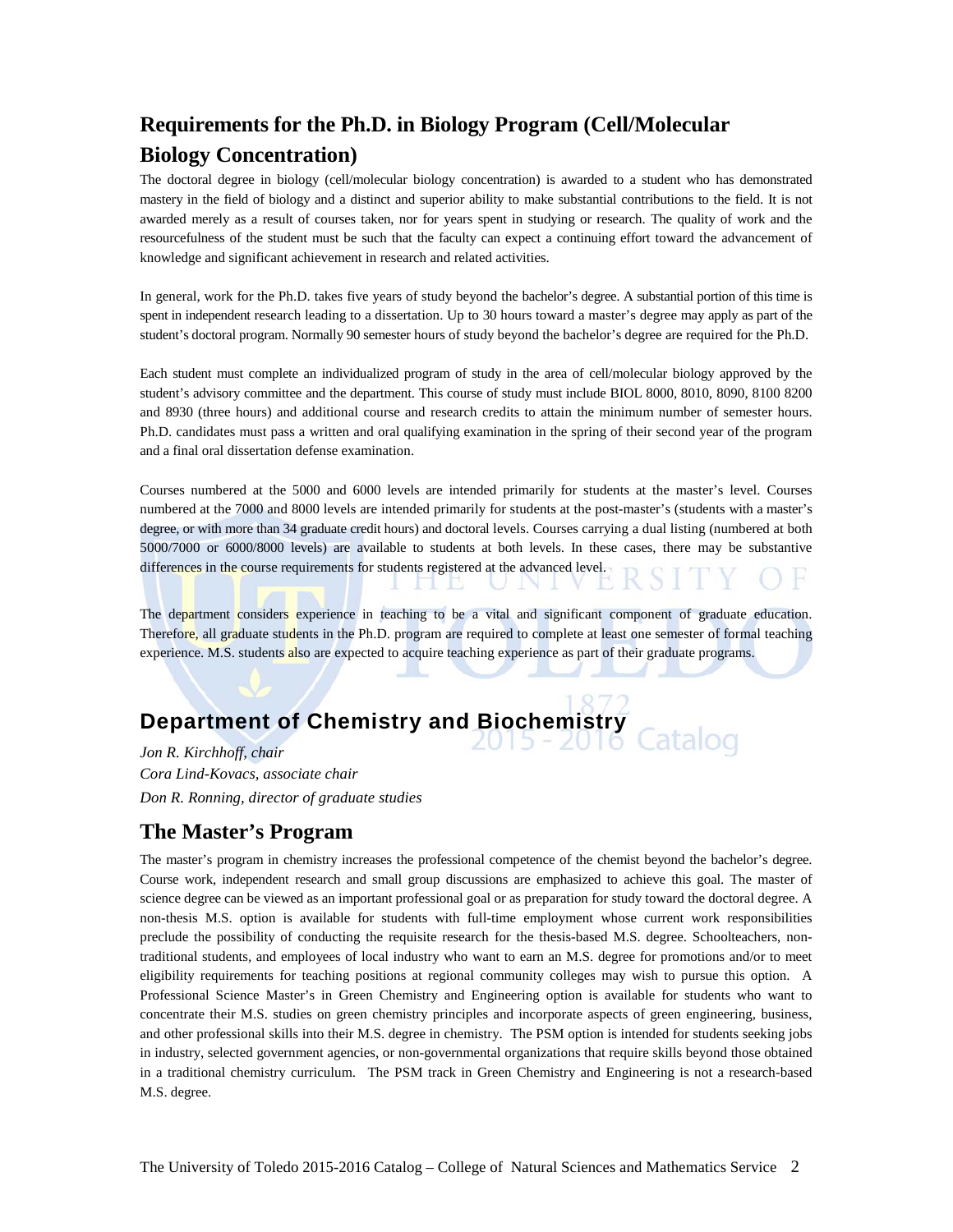## **Requirements for the Thesis-Based Master's Program**

For the degree of master of science or master of science and education, students must meet the following departmental requirements:

- a. The courses presented must total at least 30 hours of graduate credit, including at least four hours of credit in graduate research.
- b. Registration for research seminar is typically required each term the student is enrolled in graduate research.
- c. Each candidate must present a thesis.
- d. Registration for chemistry colloquium is typically required each term, but no more than four hours of credit may count within the required 30 hours.
- e. Each candidate must demonstrate satisfactory performance on a comprehensive oral examination on his or her thesis research, in addition to the public defense of the thesis at a colloquium presentation.
- f. Upon choosing a research director, an advisory committee will be appointed to supervise the research, to administer the comprehensive oral examination, and to approve the thesis. Each student, in conjunction with the director of graduate studies, the research director, and the student's advisory committee, will prepare a plan of study listing the courses and other requirements for the degree. Upon approval, the plan of study becomes the list of course requirements for the degree. Students are required to take four or more 6000-level courses covering at least three different subdisciplines of chemistry as part of the plan of study.

'HE UNIVE

g. Each student must register and successful complete CHEM 6940, *Scientific Communication*.

## **Requirements for the Non-Thesis Master's Program**

For the non-thesis master of science degree, students must meet the following departmental requirements:

- a. The courses presented must total at least 32 hours of graduate credit.
- b. Each student, in conjunction with the director of graduate studies, will prepare a plan of study listing the courses and other requirements for the degree. Upon approval, the plan of study becomes the list of course requirements for the degree. Students are required to take five or more chemistry 6000-level courses (minimum 20 credit hours) as part of the plan of study. To establish breadth in knowledge, at least one course in each of four (out of six) subdisciplines of chemistry (analytical, biochemistry, inorganic, materials, organic, physical) must be completed. Up to 8 hours of 6000-level courses in other fields may also be applied towards the degree with permission of the director of graduate studies.
- c. Registration for chemistry colloquium is required during some terms, but no more than two hours of credit may count within the required 32 hours.
- d. Credit for thesis research or research seminar may not be applied towards the required 32 hours.
- e. Each candidate must participate in CHEM 6940, *Scientific Communication*, and demonstrate satisfactory performance on a departmental literature colloquium presentation.

## **Requirements for the Professional Science Master's Program in Green Chemistry and Engineering**

For the professional science master's degree, students must meet the following departmental requirements:

- a. The courses presented must total at least 36 hours of graduate credit.
- b. Each student, in conjunction with the director of graduate studies and the director of the School of Green Chemistry and Engineering, will prepare a plan of study listing the courses and other requirements for the degree. Upon approval, the plan of study becomes the list of course requirements for the degree. Students are required to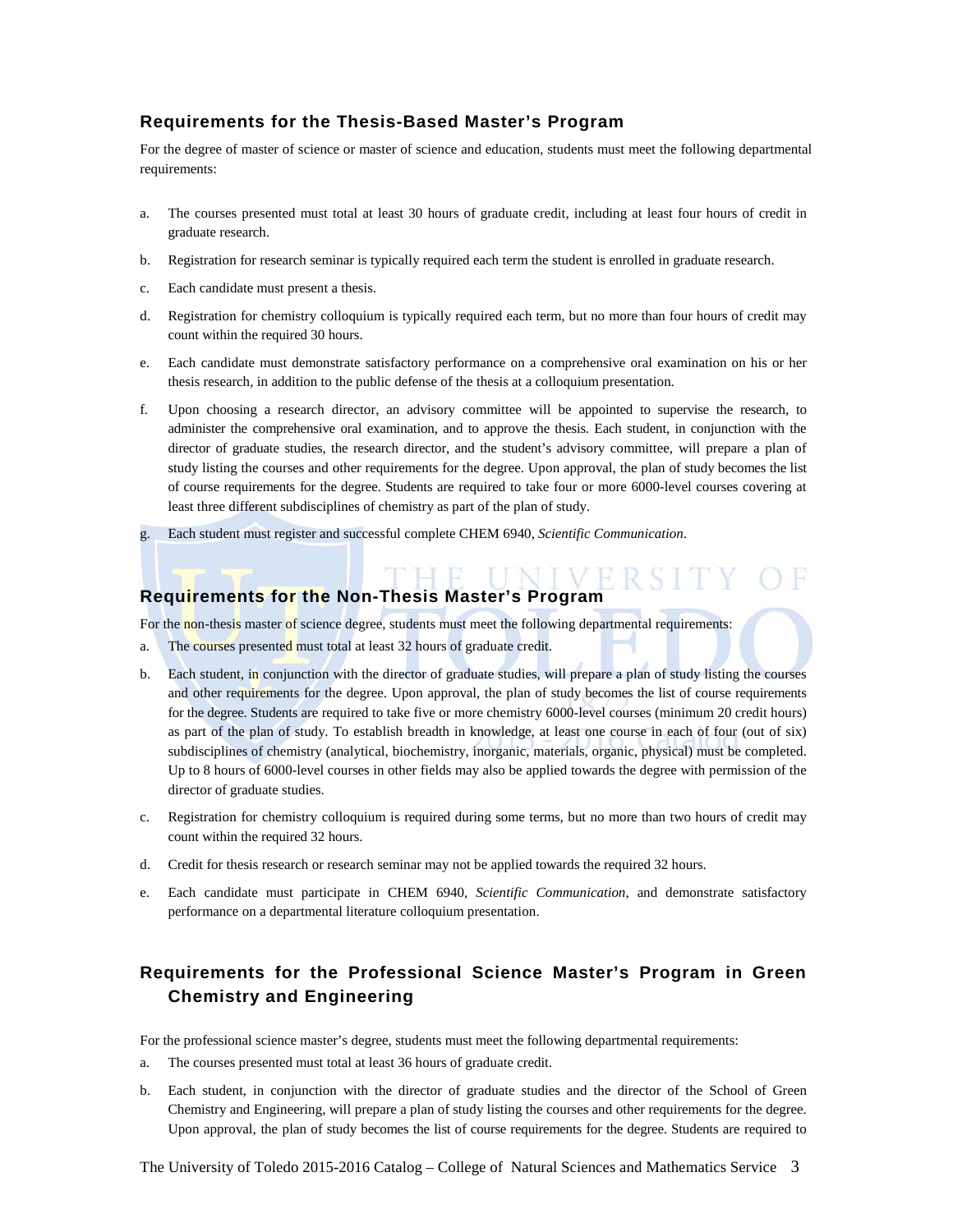take CHEM 6200, CHEM 6210, CHEE 6010, CHEE 6110, BUAD 6600, either EFSB 6690 or 6590, and 12 credit hours of elective graduate coursework in traditional areas of chemistry or chemical engineering.

- c. Each student must also complete a graduate industrial internship (CHEM/CHEE 6970). The graduate industrial internship must be completed at an industry, governmental organization, or non-governmental organization in an area relevant to green chemistry and engineering. The PSM program director will assist in identifying internship opportunities and must approve all placements. Students who are working or have worked part or full-time in a relevant job may request internship credit for this work experience. The director will evaluate all such requests and give credit if appropriate.
- d. Up to 4 credit hours of 6000-level coursework in a related discipline (e.g., environmental sciences, physics) may be applied to the minimum 12 credit hours of electives if approved by the manager of the PSM program and director of graduate studies. Up to 2 credit hours of independent research project (CHEM 6960) may also be applied if approved by the manager of the PSM program. Research seminar (CHEM 6930) and colloquium (CHEM 6920) cannot be applied towards the 36 hour minimum for the PSM track.

#### **Requirements for the Master of Science and Education**

For the degree of master of science and education, students must meet requirements for the degree as stated in the Judith Herb College of Education graduate section of this catalog.

## **The Doctoral Program**

The doctoral program in chemistry is designed to ensure that the student has the basic foundation of knowledge and is equipped with the tools necessary to do independent research. The emphasis on research recognizes the power of original research to arouse the scientific curiosity of the student, to develop and stimulate creativity, and to encourage further discovery through independent study.

The doctoral program is divided into three stages for the typical student. The first stage establishes, through a set of prescribed courses, the foundation for further training. During this stage, a research director is chosen. During the second stage, the student will pursue research toward the dissertation and undertake comprehensive examinations, including the preparation of the required original research proposals. After meeting the comprehensive examination requirements, the student is admitted to candidacy in the third stage of the program. This stage is devoted to research and completion of the doctoral dissertation. The departmental degree requirements are listed in the following section. Further details on examinations and admission to candidacy may be obtained from the department.

#### **Requirements for the Doctoral Program in Chemistry**

Candidates for the doctor of philosophy degree must meet the following requirements:

- a. Each student, in conjunction with the director of graduate studies, the research director, and the student's advisory committee, will prepare a doctoral program proposal (plan of study) listing the courses and other requirements for the degree. Upon approval, the program proposal becomes the list of course and other requirements for the degree. Students are required to take six or more 8000-level courses covering at least four different subdisciplines of chemistry as part of the plan of study.
- b. Successful completion of a comprehensive qualifying examination for entry to doctoral candidacy.
- c. Registration for chemistry colloquium is typically required each term.
- d. Registration for research seminar is typically required each term the student is enrolled in graduate research.
- e. Each student must satisfactorily complete two semesters of supervised, half-time teaching.
- f. After admission to candidacy, each student is required to spend a minimum of two consecutive semesters in fulltime study at The University of Toledo.
- g. Dissertation research must be carried out primarily in laboratories of The University of Toledo.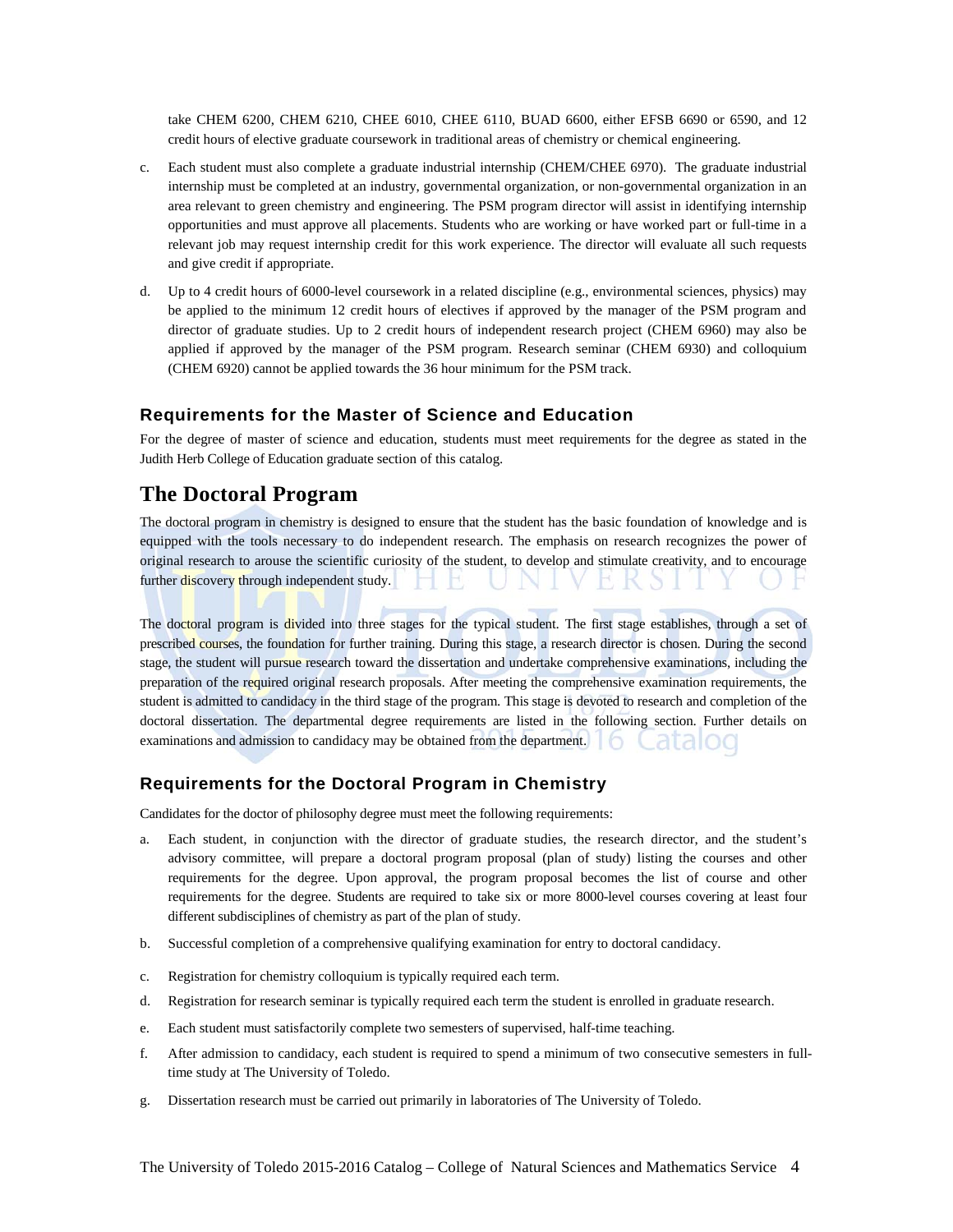- h. Each candidate must demonstrate satisfactory performance on a comprehensive oral examination on his or her dissertation research, in addition to the public defense of the dissertation at a colloquium presentation.
- i. Each student must register and successful complete CHEM 8940, *Scientific Communication*.

## **Department of Environmental Sciences**

*Timothy G. Fisher, chair Johan F. Gottgens, associate chair Daryl L. Moorhead, graduate adviser*

The department of environmental sciences (DES) offers graduate degrees in geology and biology at the master's level and in biology at the doctoral level. Students entering the M.S. or Ph.D. programs are expected to have an adequate background in the natural sciences and mathematics, but may be admitted on a provisional basis if they lack such a background. Complete program details are available at the department website.

## **Requirements for the Master of Science Programs**

## **Master of Science in Geology**

Option A: (Thesis): A minimum of 30 credit hours of approved graduate coursework is required for the master's degree in geology (average 42 hours). This includes 24 hours of formal courses (excluding EEES 6960 Thesis Research and 6990 Independent Study) with a minimum of 19 hours in DES that must include EEES 5200 Quaternary Geology, 5240 Soil Science, 5410 Hydrogeology, 6100 Glacial Stratigraphy & Geophysics, 6250 Graduate Launch (1 hr.), 6930- 009 Departmental Seminar (1 hr. each semester) and the remaining courses selected with approval of the student's thesis committee taken at the 5000 level or above; all but EEES 6930 must be taken for a letter grade (A–F). Additional credit hours will include EEES 6960 Thesis Research and/or EEES 6990 Independent Study, a maximum of 6 hours of which may be taken for a letter grade, and may also include other DES or non-DES courses that need not be taken for a letter grade. The student must also prepare a thesis consisting of a written report on original independent research conducted by the student under the supervision of his or her thesis adviser (or co-advisers) and defend this thesis before his or her advisory committee.

Option B (Non-thesis): The non-thesis option for a master's degree in geology differs from the thesis option (above) by requiring 27 hours of formal courses and a maximum of 3 hours of EEES 6960 Thesis Research or 6990 Independent Study; all but EEES 6930 (seminars) must be taken for a letter grade (A–F). The student also must write an original report based on library research and defend this report before his or her advisory committee.

## **Master of Science in Biology (Ecology Track)**

**Option A (Thesis):** A minimum of 30 credit hours of approved graduate coursework is required for the master's degree in biology (average 42 hours). This includes 24 hours of formal courses (excluding EEES 6960 Thesis Research and 6990 Independent Study) with a minimum of 19 hours in DES that must include a data management course (EEES-6980- 017), 6400 Biostatistics, 6600 Foundation of Ecology, 6250 Graduate Launch (1 hr.), 6930-009 Departmental Seminar (1 hr. per semester) and the remaining courses selected with approval of the student's thesis committee taken at the 5000 level or above; all but EEES 6930 (seminars) must be taken for a letter grade (A–F). Additional credit hours will include EEES 6960 Thesis Research and/or EEES 6990 Independent Study, a maximum of 6 hours of which may be taken for a letter grade, and may also include other DES or non-DES courses that need not be taken for a letter grade. The student must also prepare a thesis consisting of a written report on original independent research conducted by the student under the supervision of his or her thesis adviser (or co-advisers) and defend this thesis before his or her advisory committee.

**Option B (Non-thesis):** The non-thesis option for a master's degree in biology differs from the thesis option (above) by requiring 27 hours of formal courses and a maximum of 3 hours of EEES 6960 Thesis Research or 6990 Independent Study; all but EEES 6930 (seminars) must be taken for a letter grade (A–F). The student also must write an original report based on library research and defend this report before his or her advisory committee.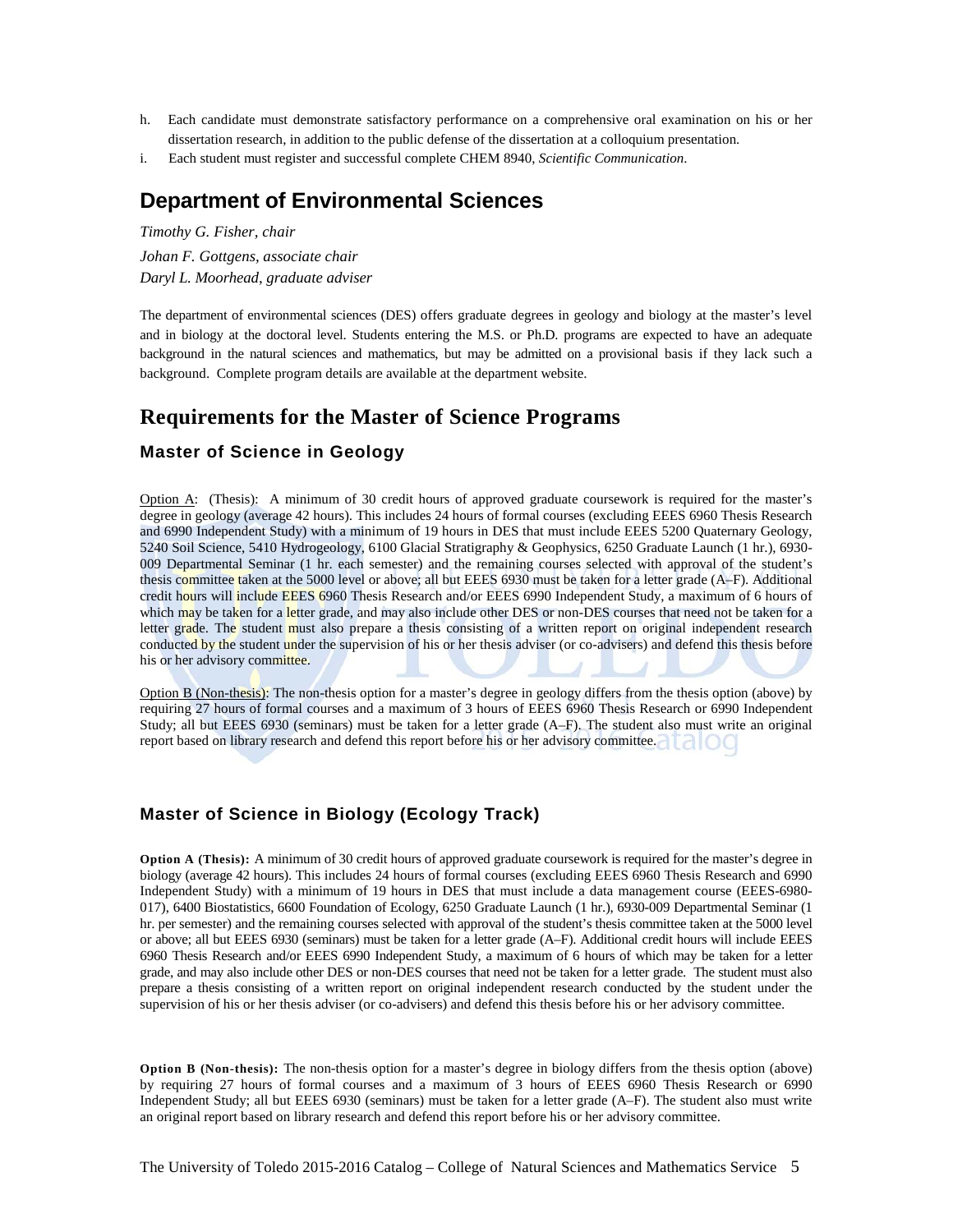## **Master of Science and Education in Biology (Ecology Track)**

## **Master of Science and Education in Geology**

The master of science and education (MSE) is a degree offered by the Judith Herb College of Education in collaboration with the College of Natural Sciences and Mathematics. Within the degree program, area concentrations are possible in both biology and geology. Students must meet requirements for the degree as stated in the Judith Herb College of Education graduate section of this catalog.

## **Requirements for the Doctoral Program in Biology (Ecology Track)**

The doctoral degree in biology (ecology track) is awarded to a student who has demonstrated mastery in the field of biology and a distinct and superior ability to make substantial contributions to the field. The quality of work and the resourcefulness of the student must be such that the faculty can expect a continuing effort toward the advancement of knowledge and significant achievement in the discipline.

In general, work for the Ph.D. requires a minimum of 90 credit hours of study beyond the bachelor's degree. A substantial portion of this time is spent performing independent research leading to an original thesis that is substantially more in depth than a MS thesis. Work performed toward a MS may apply in part to the student's doctoral program.

Each student must complete an individualized program of study in an area of ecology that is approved by the student's advisory committee. This program must include 24 hours of formal courses (excluding EEES 8960 Thesis Research and 8990 Independent Study) with a minimum of 19 hours in DES that must include two semesters of statistics (e.g., EEES 8400 Biostatistics and an advanced statistics course such as EEES 8650 Statistical Modeling in Environmental Sciences), EEES 8600 Foundations of Ecology, 8250 Graduate Launch (1 hr.), 8930-009 Departmental Seminar (1 hr. per semester), and the remaining courses selected with approval of the student's thesis committee taken at the 7000 level or above; all but EEES 8930 (seminars) must be taken for a letter grade (A–F). Additional credit hours will include EEES 8960 Thesis Research and/or EEES 8990 Independent Study, a maximum of 6 hours of which may be taken for a letter grade, and may also include other DES or non-DES courses that need not be taken for a letter grade. Students must pass a written qualifying examination during the first two years of study and an oral comprehensive examination involving a defense of their research proposal.

All graduate students in the Ph.D. program are required to complete at least one semester of formal teaching-assistant experience before graduation. In addition, before a student graduates, she or he is to: (1) submit a proposal for extramural funding in an effort to help support their research; (2) submit a manuscript on their research to a scholarly, peer-reviewed journal; (3) give a presentation of their research at a professional conference; and (4) make an oral presentation on their research at a scholarly forum (an oral presentation at a professional conference would satisfy both latter requirements, but a poster presentation would not). 2015 - 2016 Catalog

## **Department of Mathematics and Statistics**

*Paul Hewitt, Chair Gerard Thompson, Associate Chair Biao Ou, Graduate Admissions Director*

A full description of programs and requirements, with syllabi for exams, is available from the department office or on its Web site at *www.math.utoledo.edu*. The paragraphs below represent a synopsis of the essential elements.

#### **Requirements for the Master's Programs**

#### **Master of Arts**

To obtain the Master of Arts degree in mathematics, students must complete a minimum of 30 semester hours of graduate credit and meet the following requirements:

1. Complete two-semester sequences in Abstract Algebra (5330, 5340), Real Analysis (5820, 5830), and Topology (5450, 5460), and a semester course in Complex Variables (5880).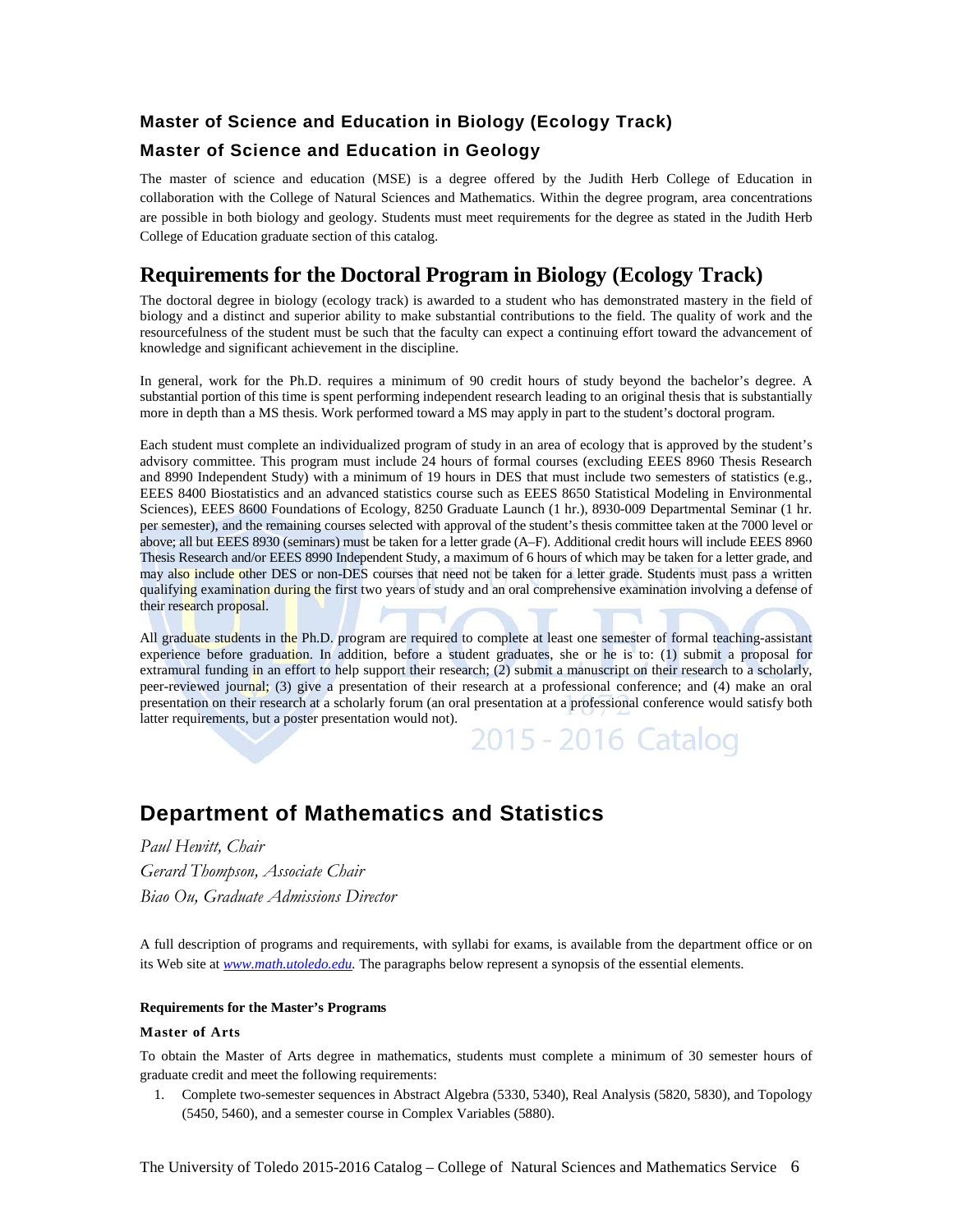- 2. Complete one, two-semester sequence at the 6000 level in Algebra (6300, 6310), Topology (6400, 6410), Differential Geometry (6450, 6460), Differential Equations (6500, 6510), Real Analysis (6800, 6810), or Complex Analysis (6840, 6850).
- 3. Complete one of the following courses: Classical Differential Geometry (5540), Ordinary Differential Equations (5800), Partial Differential Equations (5810), Calculus of Variations and Optimal Control (5860), or any course at the 6000 level listed under item 2.
- 4. The student must pass a three-part comprehensive examinations or write a master's thesis. If a thesis is elected, the student must take an oral examination on the general area of the thesis.

#### **Master of Science**

The degree of Master of Science can be obtained in one of two options.

 $Option A - Applied Mathematics: To obtain the degree of Master of Science in the applied mathematics option, the$ student must complete a minimum of 30 semester hours of graduate credit and meet the following requirements:

- 1. Complete two-semester sequences in Numerical Analysis (5710, 5720), Real Analysis (5820, 5830), and Differential Equations (6500, 6510), and a semester course in Complex Variables (5880).
- 2. Remaining courses may be chosen from the following: Applied Functional Analysis (6150), Differential Geometry (5540), Differential Equations (6500, 6510), Dynamical Systems (6520, 6530), Methods of Mathematical Physics (6720), Functional Analysis (6820), Complex Variables (5880), Discrete Structures and Analysis of Algorithms (5380), Probability Theory (5680), Introduction to Mathematical Statistics (5690), Operational Mathematics (5850), or Calculus of Variations (5860).
- 3. The student must pass a two-part comprehensive examination or submit and defend a master's thesis.

Option B – Statistics: To obtain the degree of Master of Science in the statistics option, the student must complete a minimum of 35 semester hours of graduate credit and meet the following requirements:

- 1. Complete Applications of Statistics I (5600), Applications of Statistics II (5610), Linear Statistical Models (5620), Theory and Methods of Sample Surveys (5630), Statistical Computing (5640), Statistical Consulting I (6600), Statistical Consulting II (6610), Categorical Data Analysis (6620), Distribution Free and Robust Statistical Methods (6630), Topics in Statistics (6640), Statistical Inference (6650), and Multivariate Statistics (6690).
- 2. Complete one elective, selected from the following: Introduction to Mathematical Statistics (5690) or Topics in Statistics (6640)
- 3. Pass a two-part comprehensive examination, one part in probability and statistical theory and one part in applied statistics. 2015 - 2016 Catalog

#### **Master of Science and Education or Master of Arts and Education**

For the degree of Master of Arts and education, students must meet requirements for the degree as stated in the Judith Herb College of Education graduate catalog. The following requirements must also be met:

- 1. A minimum of 36 hours of graduate credit must be completed. Colloquium (6930) and Proseminar (6940) do not count toward the 36 hours.
- 2. The total graduate and undergraduate program must include the following: at least six hours of abstract algebra and/or linear algebra, six hours in geometry, statistics, probability and/or computer programming, three to six hours of analysis (beyond calculus), three hours of complex analysis and one course in logic and foundations.
- 3. The student must pass comprehensive examinations in three of the areas of study of mathematics. The exact areas are to be arranged with the adviser.
- 4. For information on the education course requirements, see the program description provided by the Judith Herb College of Education.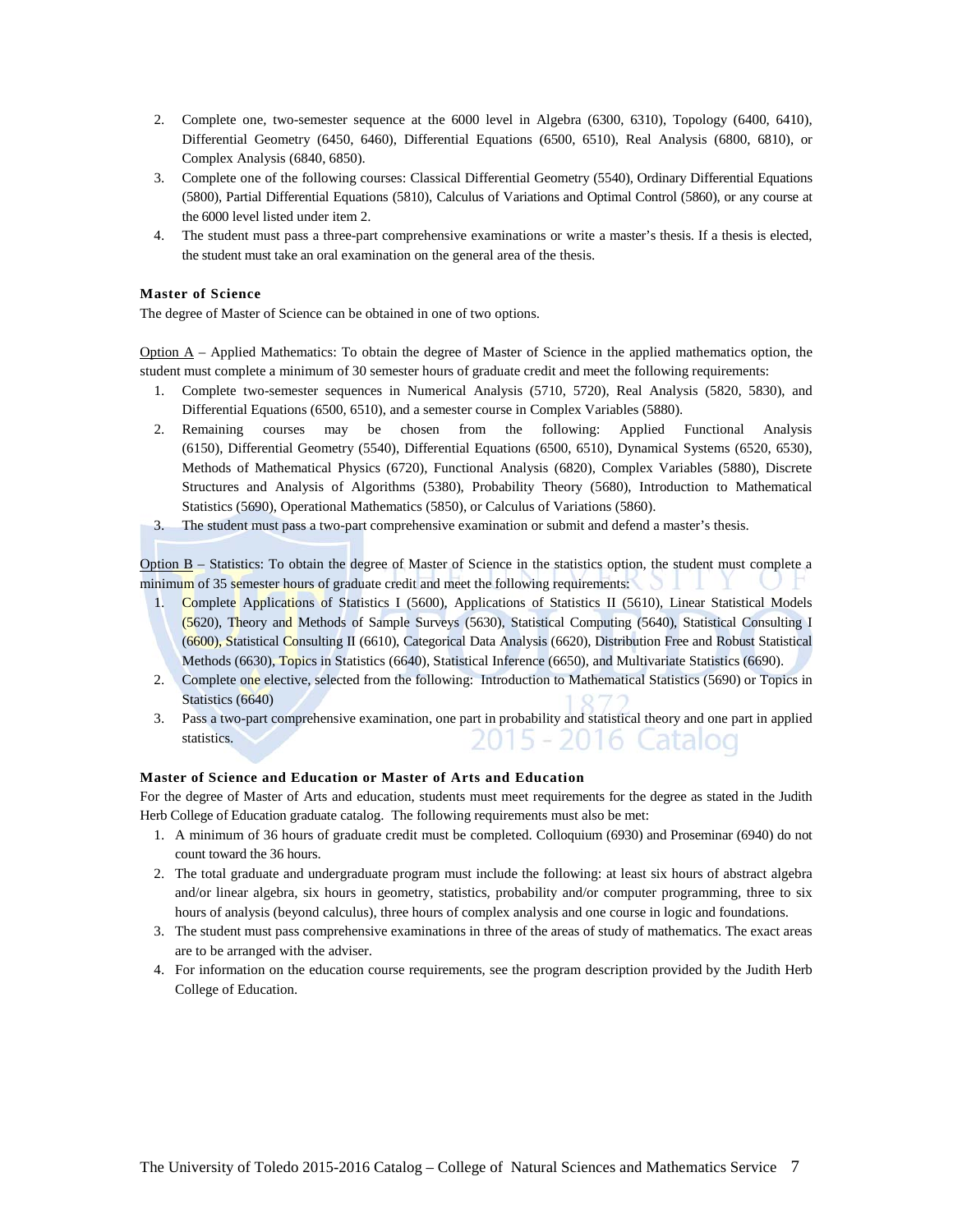#### **Requirements for the Doctoral Program**

The doctorate in mathematics is offered with concentrations in either mathematics or statistics. The broad requirements for these programs are as follows:

- 1. Each student must pass a preliminary examination at the Master's level by the end of the first year and a qualifying examination within two years of entering the program. Mathematics students must pass two topics chosen from algebra, topology and analysis. For statistics students, the two topics must be measure-theoretic probability and probability and statistics.
- 2. A minimum of 90 hours of graduate credit must be completed. Colloquium (6930) and Proseminar (6940) do not count in the 90 hours. Of the 90 hours, at least 18 but no more than 36 shall be allotted for the dissertation. Mathematics students must complete two-semester sequences at the 6000 level in algebra, topology, real analysis and complex analysis. Statistics students must complete probability and statistics, measure-theoretic probability, statistical methods, data analysis and multivariate statistics.
- 3. The student must pass an oral examination in the general area of the intended thesis research within one year of passing the qualifying examination.
- 4. The student must demonstrate the ability to read mathematical literature in one foreign language, ordinarily chosen from French, German or Russian. Another language may be substituted if it is necessary for the student's specific program. The language requirement must be met before beginning dissertation research.
- 5. All doctoral students are expected to participate in the Proseminar (6940) on undergraduate teaching methods and to spend two consecutive semesters in supervised teaching. Enrollment in the Proseminar is mandatory every semester.

The student must write a Ph.D. doctoral dissertation under the direction of a faculty member. Before completing the dissertation, the student must report on it in an open seminar. An outside examiner must approve the completed dissertation, and the student must defend it before a faculty committee appointed for that purpose.

## **Department of Physics and Astronomy**

*Lawrence Anderson-Huang, chair Song Cheng, graduate adviser*

## **Requirements for the Master's Degree**

For the master of science or master of science and education, a student must complete 30 hours of graduate credit that includes the following: <u> 15 - 2016 Catalog</u>

- (a)PHYS 6140 and an additional 15 hours of graduate course credit in physics, with six of the 15 hours numbered above 6000. Credit in PHYS 5900, 6010 and/or 6020 will not count toward either degree.
- (b)The student must present a satisfactory thesis based on directed research, for no more than eight credit hours.
- (c)The remaining hours within the 30 total may be chosen from graduate courses approved by the student's committee. In some cases students working toward the Ph.D. may earn the M.S. or the M.S.E. degree without formal presentation of the M.S. thesis if they have passed the Ph.D. qualifying examination, satisfied the course requirements for the M.S., and completed a research project under the supervision of a research adviser. Students meeting these requirements may petition the department to grant the M.S. without formal presentation of a thesis.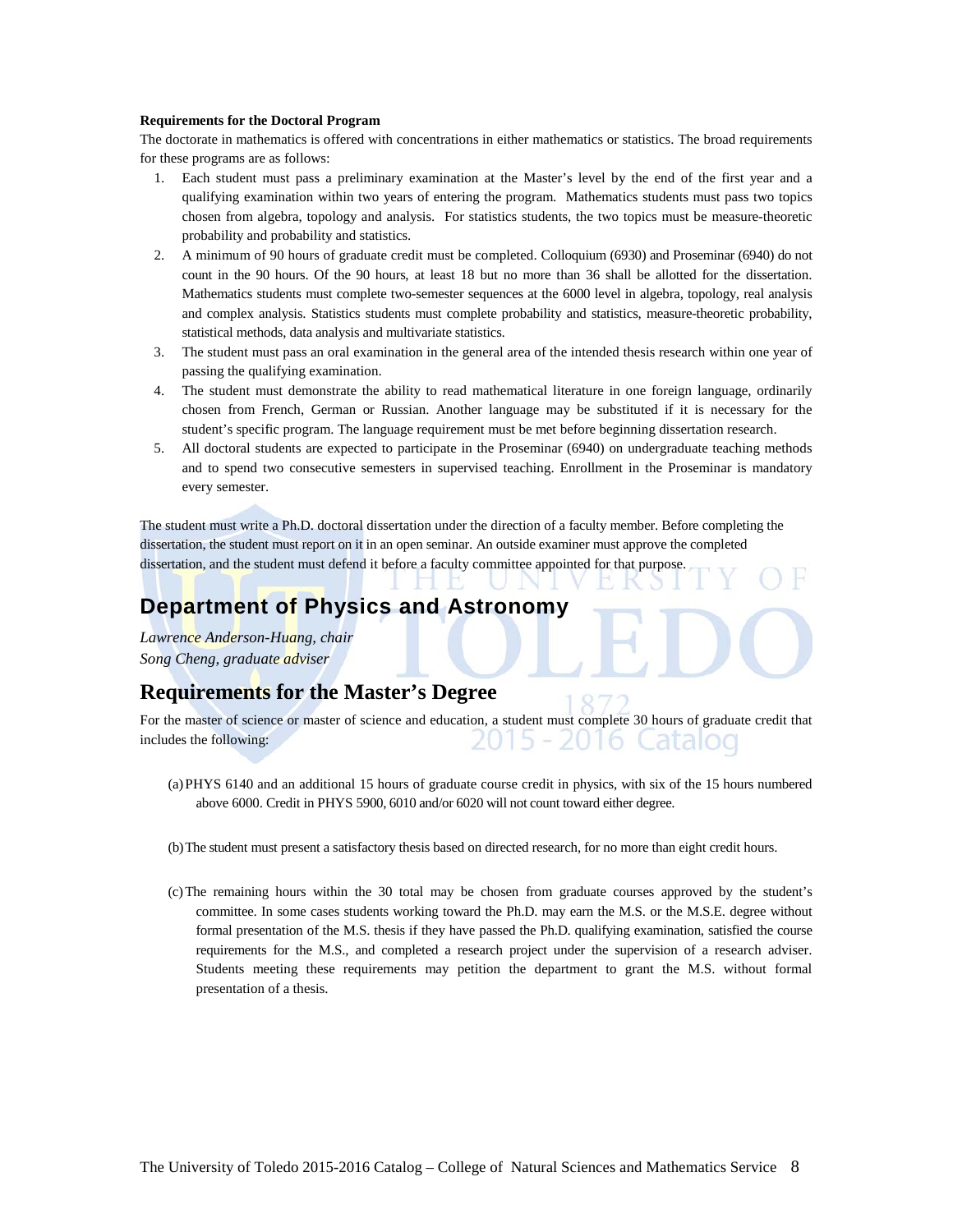## **M.S. in Physics with Materials Science Option**

A master of science degree in physics with a materials science option is available. For this degree, a student must complete 30 hours of graduate credit, including the following:

- (a)PHYS 6140, 6540, 6550 and an additional 12 hours of graduate course credit in physics with six of the 12 hours numbered above 6000 (no degree credit for PHYS 5900, 6010 or 6020).
- (b)The student must present a satisfactory thesis based on directed research, for no more than eight credit hours.
- (c)The remaining hours within the 30 total may be chosen from any graduate courses approved by the student's committee.

#### **Professional Science Masters in Photovoltaics**

The PSM-PV is designed for students with an undergraduate degree in Physics, Chemistry, an Engineering discipline (e.g. Electrical, Chemical, or Mechanical), or an otherwise related field. For the degree of Professional Science Masters in Photovoltaics, a student must complete 37 hours of graduate credit including the following.

PHYS 6020 (Physics Journal Seminar, 2 hrs), PHYS 6250 (Classical Electrodynamics I, 3 hrs), PHYS 6280 (Photovoltaic Materials and Device Physics Laboratory, 3 hrs), PHYS 6320 (Quantum Mechanics I, 3 hrs), PHYS 6630 (Semiconductors I, 3 hrs), PHYS 6940 (Industrial Internship, 6 hrs), PHYS 6960 (MS Thesis Research in PV, 2 hrs), PHYS 6980 (Fundamentals of Solar Cells, 3 hrs), PHYS 6990 (Independent Study, 3 hrs), and BUAD 6600 (Supply Chain Management, 3 hrs), INFS 6560 (System Analysis and Design, 3 hrs), and either EFSB 6590 (New Venture Creation, 3 hrs) or EFSB 6690 (Technology Commercialization, 3 hrs). No thesis is required; however,

## students are expected to make an oral presentation based on research and independent study.

#### **Master of Science and Education**

For the degree of master of science and education, students must meet requirements for the degree as stated in the Judith Herb College of Education graduate section of this catalog.

## **Requirements for the Doctoral Program**

For the doctor of philosophy degree, a student must complete a total of 90 hours of graduate credit including the following: MATH 6730; PHYS 7220, 7250, 7260, 7320, 7330 and 7450; at least 18 additional hours of credit in physics in courses numbered higher than 6100 approved by the student's committee; and 30 to 48 hours allowed for the dissertation research, depending on the nature of the research and the needs of the student. Credit in PHYS 5900, 6/8010, 6/8020, 6/7030 or 7910 will not count toward degree requirements.

The doctoral degree requirements include a Ph.D. qualifying examination, a comprehensive examination, and a final oral examination. Passing the qualifying examination is a prerequisite for status as a Ph.D. candidate in physics. After passing the qualifying examination, the doctoral student must select a field of specialization. A faculty committee is formed, chaired by the research adviser, to evaluate the student's progress and to establish an appropriate program of course work. This committee administers the oral comprehensive examination, after which only the dissertation research requirement remains. The graduate program ends with the student presenting the dissertation and defending it satisfactorily in an oral examination.

#### **Ph.D. in Physics with Concentration in Astrophysics**

The Ph.D. in physics with concentration in astrophysics satisfies all the requirements for the Ph.D. in physics while preparing students for a career in astronomy and astrophysics.

To fulfill the requirement of 18 hours of credit in physics courses numbered above 6100, the concentration requires:

PHYS 6/7810-20-30-40 [Stellar Astrophysics I and II, Galactic Astronomy I and II]